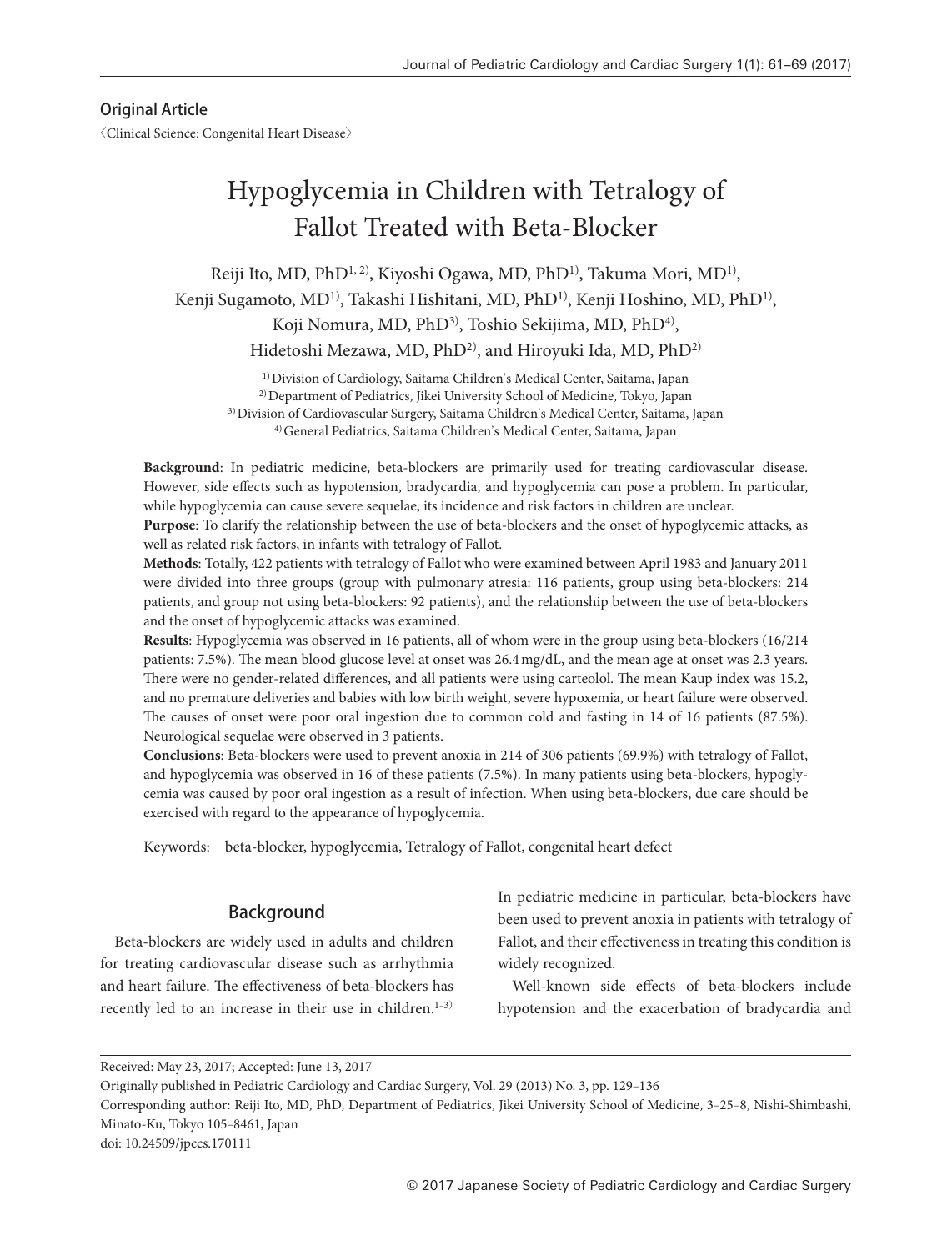heart failure, and while rare, incidences of hypoglycemia have also been reported.<sup>4-12)</sup> Hypoglycemia can cause severe sequelae, and while the use of insulin is considered a risk factor in adult diabetic patients,<sup>13-15)</sup> risk factors in children are unclear.

In the present study, we included pediatric patients with tetralogy of Fallot as a typical disease for which beta-blockers are used and retrospectively examined the incidence of hypoglycemia and risk factors.

#### Methods

In patients using beta-blockers who were examined and diagnosed with tetralogy of Fallot at our department between April 1983 and January 2011, we retrospectively examined the presence or absence of hypoglycemia on the basis of medical records.

The sample included 422 patients with tetralogy of Fallot. They were divided into three groups on the basis of hemodynamics and whether beta-blockers were used. The three groups were as follows: the pulmonary atresia group not using beta-blockers (PA group; 116 patients), the group with tetralogy of Fallot using beta-blockers (TOF $\beta$  + group; 214 patients), and the group with tetralogy of Fallot not using beta-blockers (TOF*β*− group; 92 patients. The use of beta-blockers was initiated for patients exhibiting anoxia, those who had an extremely narrow right ventricular outflow tract, and those who were thought to have a high risk of anoxia.

Patients with hypoglycemic attacks were defined as those who visited the hospital for the chief complaint of disturbance of consciousness, seizures, and severe fatigue, at which time blood glucose measurement revealed hypoglycemia. Hypoglycemia was determined when the following criteria were met: blood glucose level of  $\leq$ 40 mg/dL or  $\leq$ 50 mg/dL and the following Whipple's trias (clinical symptoms presented, low blood glucose, and blood glucose levels normalized with sugar supplements). $16, 17$ 

All patients who exhibited hypoglycemia were in the TOF*β*+ group. Therefore, patients with hypoglycemic attacks were classified in the TOF*β*+H group, and those in the  $TOF\beta$  + group who did not exhibit hypoglycemia were classified in the TOF*β*+E group. To evaluate risk factors for hypoglycemia, we compared the following characteristics: blood glucose levels, symptoms, physical stature, presence or absence of congestive heart failure, degree of oxygen saturation at the time of hypoglycemic attack, type and dose of beta-blocker used, presence or absence of complications, cause of onset, treatment, and presence or absence of sequelae. Heart failure was determined upon the observation of at least two of the following factors: retractive breathing, tachypnea, hepatomegalia, and insufficient intake milk.18)

Results are presented as mean±standard deviation (*SD*) and median for the start and completion times of beta-blocker use (minimum-maximum). To compare patients with hypoglycemic attacks with those without, data were analyzed after matching for the date of birth and age at onset in patients with hypoglycemia. To evaluate background factors, the difference between TOF $\beta$ +E and TOF $\beta$ + H groups was statistically analyzed using Student's *t*-test and the chi-square test. To evaluate the effect of each factor, conditional logistic regression analysis was performed. When comparing the beta-blocker dose used, potencies were converted to carteolol  $=1$  and propranolol/metoprolol  $=0.2$  before the doses used were compared.19)

#### Results

#### 1. Patients (Tables 1, 2)

Among the 422 patients with tetralogy of Fallot, hypoglycemic attacks were observed in 16. All these patients were using beta-blockers; hypoglycemic attacks were observed in 7.5% of the patients in the TOF*β*+ group and 3.8% of the patients overall. There were no patients with hypoglycemic attacks in the TOF*β*− and PA groups. The mean blood glucose level on the appearance of symptoms was  $26.4 \pm 14.1$  mg/dL.

| Table 1 The distributions of groups and hypogly-  |
|---------------------------------------------------|
| cemia probands in the TOF 422 cases: the          |
| number of patients (percentage). All of the       |
| probands were in the $\beta$ + group treated with |
| beta-blockers (7.5%)                              |

|                              | TOF |       |     |                                       |  |  |  |  |
|------------------------------|-----|-------|-----|---------------------------------------|--|--|--|--|
| Group                        | ß+  | $B -$ | PА  | Total                                 |  |  |  |  |
| Case                         | 214 | 92    | 116 | 422                                   |  |  |  |  |
| Hypoglycemia<br>probands (%) |     |       |     | 16 (7.5%) 0 (0.0%) 0 (0.0%) 16 (3.8%) |  |  |  |  |

*β*+=patients treated with beta-blocker, *β*−=patients treated without beta-blocker, PA=patients with pulmonary atresia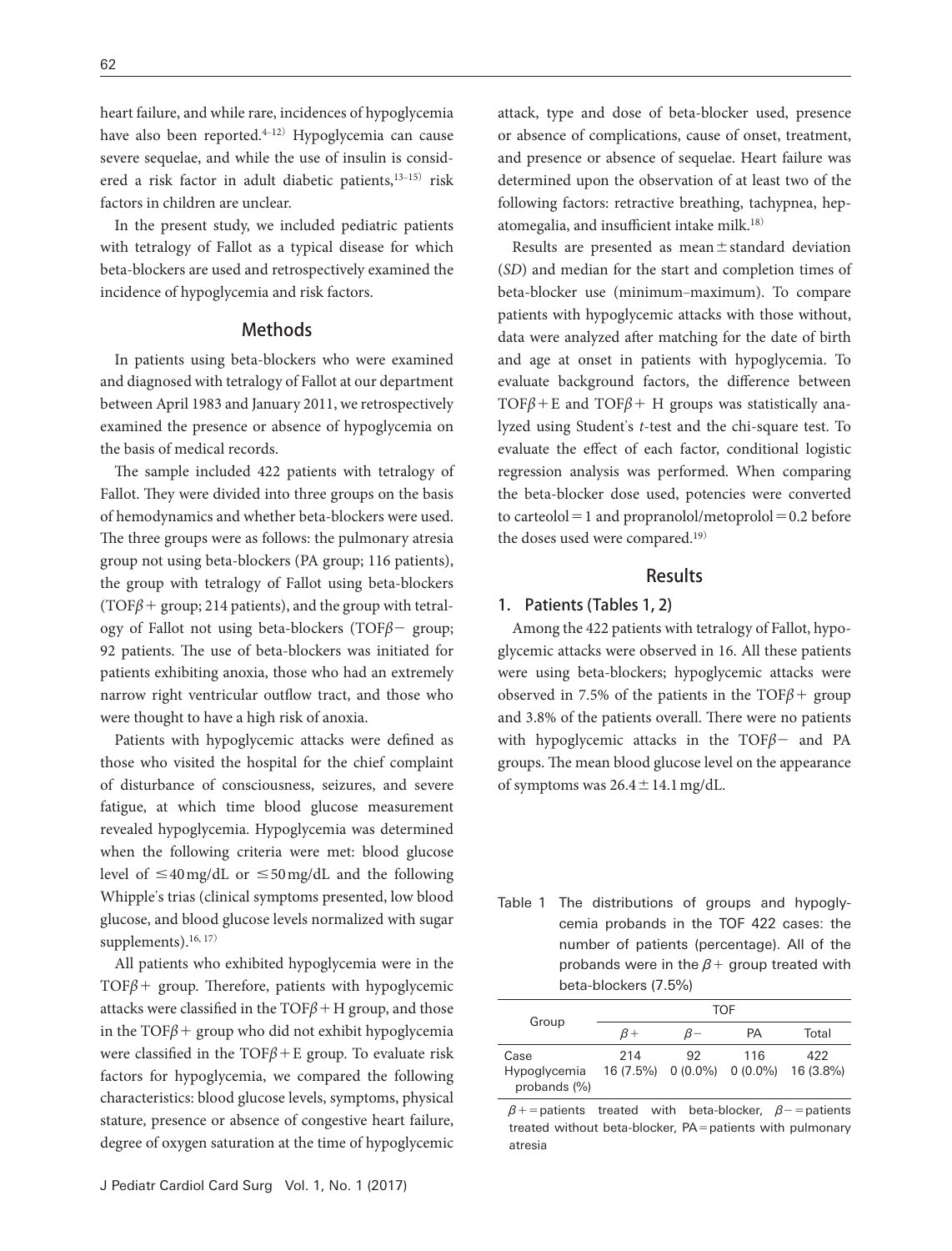|      |     |      |                        |             | ັ          |      |           |        |         |                  |                 |                         |
|------|-----|------|------------------------|-------------|------------|------|-----------|--------|---------|------------------|-----------------|-------------------------|
| Case | Sex | G.A. | <b>Birth</b><br>weight | Age<br>(Mo) | Bw<br>(kq) | Kaup | Min<br>PG | LOC    | Seizure | Other<br>symptom | Trigger         | Chromosomal<br>analysis |
|      | M   | 39   | 2,765                  | 7           | 8.1        | 18.0 | 19        | $^{+}$ | $+$     | Hypothermia      | Unknown         |                         |
| 2    | M   | 39   | 2.520                  | 14          | 7.3        | 14.7 | 3         | $+$    | $^{+}$  |                  | Ordered fasting |                         |
| 3    | F   | 41   | 2.700                  | 43          | 12.0       | 13.8 | 23        | $^{+}$ | $^{+}$  |                  | AGE             |                         |
| 4    | M   | 38   | 3.152                  | 14          | 9.3        | 16.8 | 17        | $^{+}$ | $+$     | Hypothermia      | Cold            |                         |
| 5    | M   | 39   | 3.192                  | 27          | 12.6       | 17.0 | 15        | $^{+}$ | $^{+}$  |                  | AGE             |                         |
| 6    | M   | 40   | 2.696                  | 12          | 7.2        | 15.3 | 38        | $^{+}$ | $+$     | Sweating         | Cold            |                         |
|      | F   | 41   | 3.230                  | 22          | 10.9       | 17.0 | 13        | $^{+}$ | $+$     | Hypothermia      | Cold            |                         |
| 8    |     | 39   | 3.046                  | 29          | 10.7       | 15.9 | 33        | $^{+}$ | $+$     | Sweating         | Fast            | 22q11.2 deletion        |
| 9    | F   | 34   | 1.282                  | 33          | 10.1       | 14.2 | 25        | $^{+}$ | $+$     |                  | Fast            |                         |
| 10   | M   | 40   | 2.984                  | 25          | 9.5        | 14.8 | 20        | $^{+}$ | $+$     | Hypothermia      | AGE             | 22q11.2 deletion        |
| 11   | F   | 39   | 2.735                  | 59          | 14.1       | 15.0 | 25        | $^{+}$ | $^{+}$  | AGE              |                 | 22q11.2 deletion        |
| 12   | F   | 39   | 2.732                  | 30          | 11.2       | 15.7 | 35        | $^{+}$ | $^{+}$  |                  | Ordered fasting |                         |
| 13   | M   | 40   | 3.058                  | 32          | 9.8        | 15.3 | 50        | $^{+}$ | $^{+}$  |                  | AGE             | 16q12.1 deletion        |
| 14   | M   | 40   | 2.636                  | 21          | 9.6        | 13.5 | 29        | $^{+}$ | $^{+}$  | Tachypnea        | AGE             |                         |
| 15   | F   | 38   | 2.932                  | 50          | 10.0       | 11.9 | 48        | $^{+}$ | $^{+}$  |                  | Cold            | 22q11.2 deletion        |
| 16   | M   | 37   | 2.405                  | 16          | 7.8        | 14.3 | 19        | $^{+}$ | $^{+}$  | Hypothermia      | Unknown         | 22q11.2 deletion        |

Table 2 Demographic characteristics of cases with hypoglycemia: all subjects took carteolol and became symptomatic early in the morning

G.A. = gestational age, Birth weight (gram), Mo=month, Bw=body weight, kg=kilogram, Kaup=Kaup index: Bw (g)×10/Ht (cm)<sup>2</sup>, Min PG=minimum plasma glucose, LOC=loss of consciousness, TOF*β*+=patients with Tetralogy of Fallot treated with betablocker, M=male, F=female, AGE=acute gastroenterocolitis

Table 3 Comparison of characteristics between the groups: 1, 2) *β*+H was lower the presence of anoxic spell without administration significantly<sup>1)</sup> and with administration than  $\beta + E^{2}$ . 3)  $\beta + H$  was significantly higher SpO<sub>2</sub> than  $β + E$ 

|                                                     | $\beta +$                     |                                |            |  |
|-----------------------------------------------------|-------------------------------|--------------------------------|------------|--|
|                                                     | H                             | E                              | D          |  |
| Number                                              | 16                            | 198                            |            |  |
| Sex (Male/Female)                                   | 9/7                           | 99/99                          | 0.41       |  |
| Gestational ages (weeks)                            | $38.9 \pm 1.7$                | $38.6 \pm 1.7$                 | 0.37       |  |
| Birth weight (g)                                    | $2,754.1 \pm 462.1$           | $2,911.7 \pm 516.3$            | 0.24       |  |
| Chromosomal analysis (n)                            | 21tri; 0, 22qdel; 5, other; 1 | 21tri; 24, 22qdel; 8, other; 7 | 0.09       |  |
| Other features (n)                                  | 2                             | 12                             | 0.28       |  |
| Combined medicine (n)                               | 5                             | 41                             | 0.25       |  |
| Starting date of administration (months)            | $2.5(0-42.0)$                 | $4.0(0-54)$                    | 0.50       |  |
| End date of administration (months)                 | 36.0 (12-149.0)               | $30.0(2 - 324)$                | 0.45       |  |
| Month of onset                                      | $27.1 \pm 14.2$               | $26.8 \pm 21.2$                | 0.95       |  |
| Dose (mg/kg/day)                                    | $0.25 \pm 0.04$               | $0.25 \pm 0.06$                | 0.94       |  |
| Presence of anoxic spell without administration (n) |                               | 54                             | $0.05^{1}$ |  |
| Presence of anoxic spell with administration (n)    | 2                             | 57                             | $0.13^{2}$ |  |
| Kaup index                                          | $15.2 \pm 1.5$                | $15.7 \pm 1.5$                 | 0.23       |  |
| BNP (pg/mL)                                         | 18.7 (7.4-56.2)               | 19.0 (2.6-88.0)                | 0.78       |  |
| $SpO2(\%)$                                          | $86.4 \pm 7.6$                | $81.6 \pm 9.0$                 | $0.04^{3}$ |  |

 $β$  + = patients treated with beta-blocker, H = hypoglycemia, E = euglycemia, 21tri = Trisomy 21, 22qdel = 22q11.2deletion

# 2. Background Factors at Birth (Gestational Age, Birth Weight, and Chromosomal Abnormalities) (Tables 2, 3)

In the TOF $\beta$ +H group, the mean gestational age was  $38.9 \pm 1.7$  weeks and the mean birth weight was  $2,754.1 \pm 462.1$  g. Patient 9 was a premature baby delivered at 34 weeks and weighing 1,282 g. Genetic complications included 22q11.2 deletion syndrome in 5 patients and 16q12.1 deletion syndrome in 1 patient. As a concurrent illness, VACTERL association was observed in 1 patient and 1 patient had undergone surgery for pyloric stenosis. Compared to the TOF*β*+ group, in the  $TOF\beta + H$  group, there were no differences in gestational age and birth weight and no difference in the incidence of genetic complications ( $p = 0.09$ ).

# 3. Age and Gender (Table 3)

In the TOF $\beta$ +H group, the mean age at hypoglycemia onset was  $2.3 \pm 1.2$  years and the group consisted of 9 male and 7 female patients. There was no difference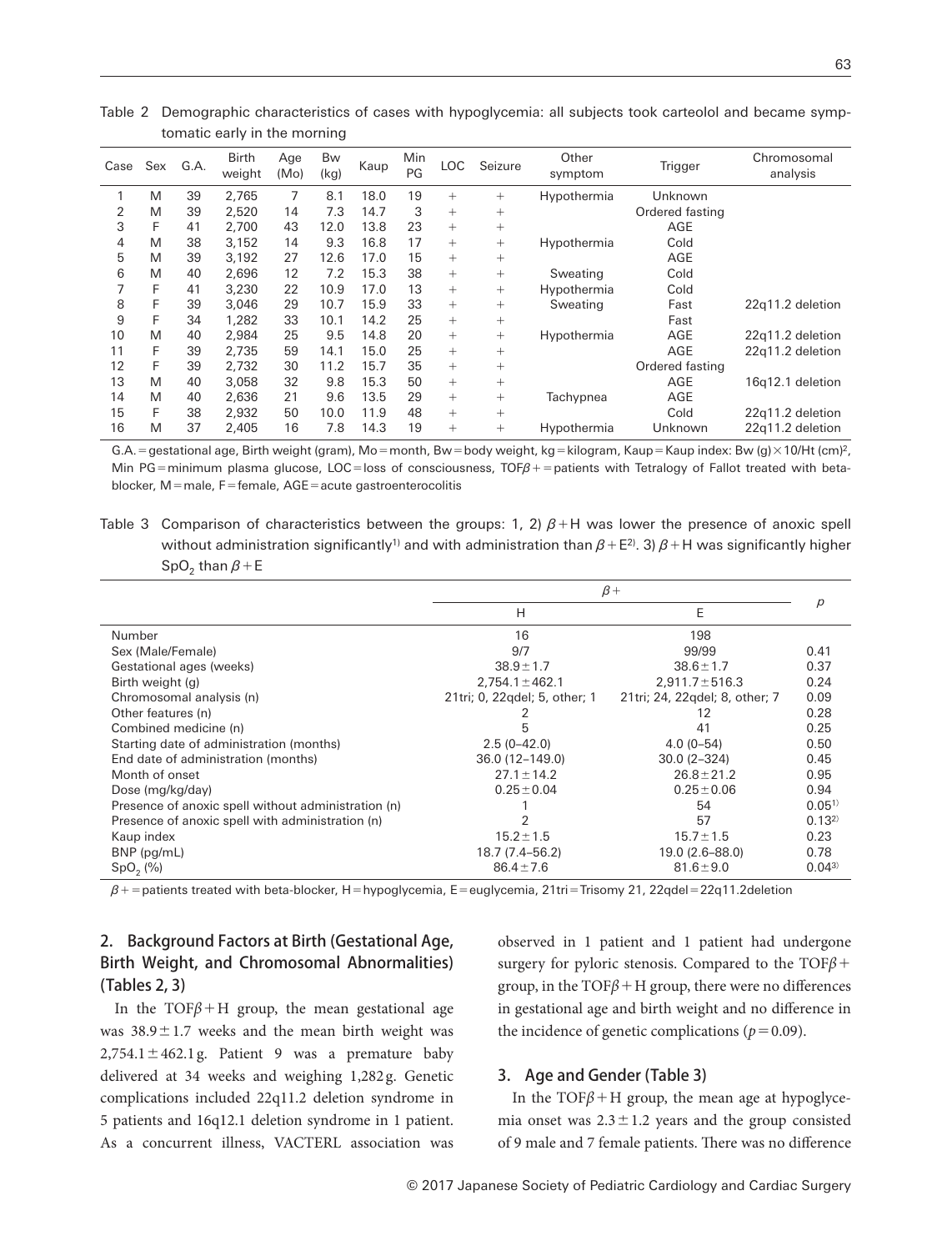between the two groups in terms of age at the start of and completion of beta-blocker use or gender.

#### 4. Physical Stature (Kaup Index) (Table 3)

Physical stature was evaluated based on standardized height and body weight. In the  $TOF\beta + H$  group, the mean standardized height was −1.57±0.95 *SD* and the standardized body weight was  $-1.32 \pm 0.96$ *SD* Furthermore, the mean Kaup index (reference value:  $16-18$ ) was  $15.2 \pm 1.5$ , indicating that the patients had a slightly slender build. In the TOF*β*+E group, the patients also had a slightly slender build; however, there was no significant difference from the TOF*β*+H group  $(p=0.23)$ .

# 5. Drug (Beta-blocker Type, Dosage, Concomitant Drugs) (Table 3)

The beta-blockers used in the TOF*β*+ group included carteolol in 208 patients, propranolol in 10 patients, and metoprolol in 1 patient. Among these patients, 5 changed to a different drug, with 4 patients changing from propranolol to carteolol to improve medication compliance and 1 patient changing from carteolol to metoprolol due to asthma symptoms. None of the patients who changed drugs exhibited hypoglycemia, and all patients in the TOF*β*+H group used carteolol.

In the TOF $\beta$ +H group, the median age at the start of beta-blocker use was 2.5 months (range: 0 months-3.5 years), the mean period of use until the onset of hypoglycemia was  $21.6 \pm 13.4$  months, and the mean dose of carteolol administered was  $0.25 \pm 0.04$  mg/kg, with no significant difference observed compared to the TOF*β*+E group.

There was no difference observed in the frequency in the use of concomitant drugs such as diuretics and cardiac stimulants.

# 6. Comparison of the Incidence of Anoxic Seizures Caused by Beta-blocker Use (Table 3)

The incidence of anoxic seizures caused by betablocker use was significantly lower prior to the start of use in the TOF $\beta$  + H group than in the TOF $\beta$  + E group. However, after the start of use, there was no difference observed (pre start:  $p < 0.05$ , post start:  $p = 0.13$ ).

#### 7. Relationship with Heart Failure (Table 3)

There were no patients with clear symptoms of heart

failure in any of the groups. In brain natriuretic peptide (BNP) sampled as an indicator of heart failure, there was no difference observed between the two groups  $(p=0.78)$  and no patients exhibited elevated levels.

#### 8. Relationship with Hypoxemia (Table 3)

In the TOF $\beta$ +H group, the mean oxygen saturation was  $86.4 \pm 7.6$ %, which was significantly higher than that in the TOF $\beta$ +E group ( $p$ <0.05).

#### 9. Causes (Fig. 1)

In the TOF*β*+H group, up to the day prior to onset, 6 patients had gastroenteritis, 4 had common cold symptoms, and 2 complained of loss of appetite and were in a state of poor oral ingestion. On the day of onset, 2 patients had been instructed to fast for performing tests. In 2 patients, no clear cause could be identified. Poor oral ingestion was observed in 14 of 16 patients (87.5%) and was thought to have caused hypoglycemia.

#### 10. Hypoglycemic Symptoms (Table 2)

All patients exhibited early morning loss of consciousness, and 5 patients exhibited seizures, with low body temperature. All symptoms quickly improved with sugar supplementation.



Fig. 1 Distribution of triggers for hypoglycemia: (inducer, number of patients, percentage). Most cases had poor oral intake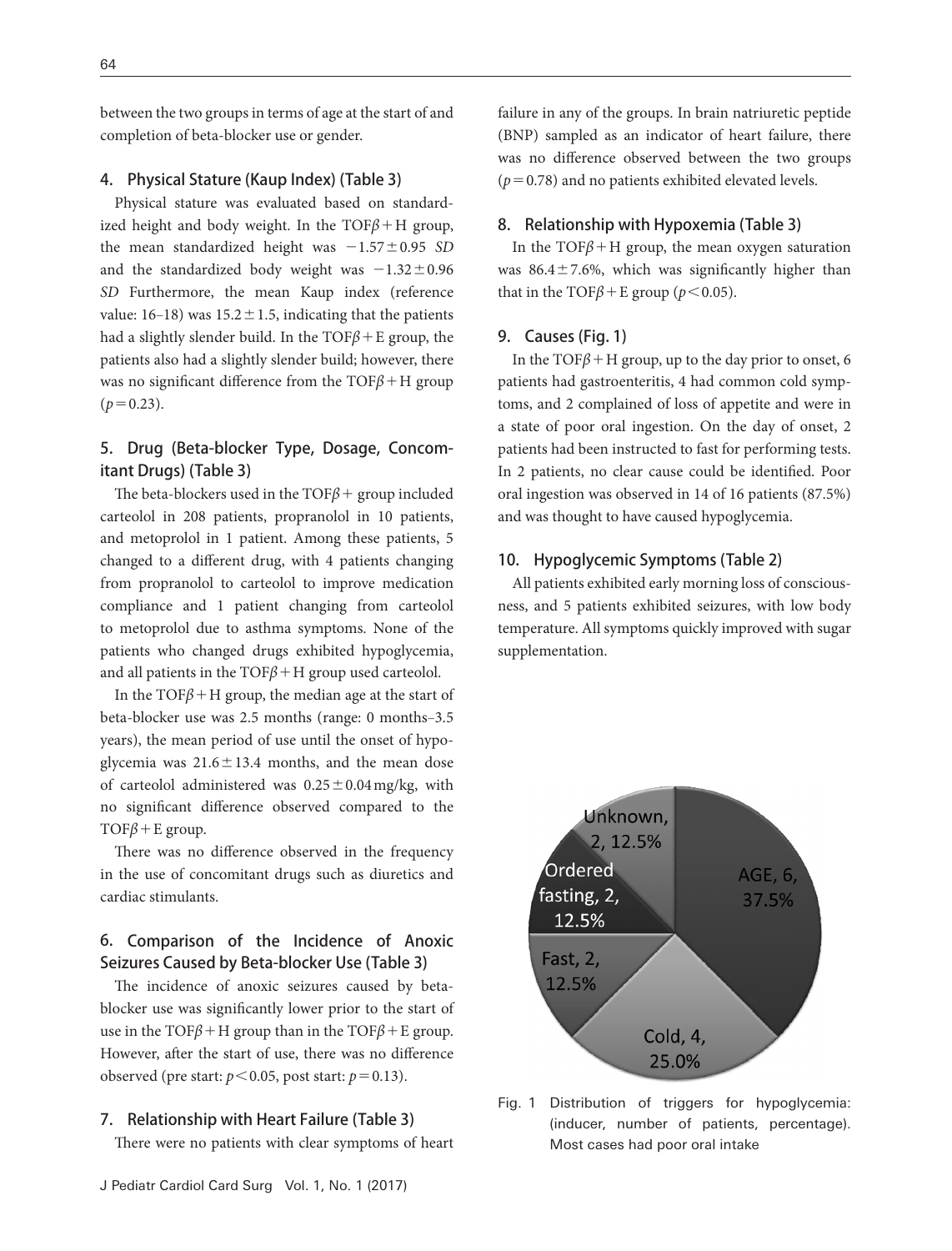Table 4 Risk factors for hypoglycemia in the TOF 214 cases received beta-blocker determined by conditional logistic analysis. We defined low birth weight as <2.5 kg, "Others" as chromosomal disorders and other features except trisomy 21 and 22q11.2deletion, and a low Kaup index of <16

| Variable                               |           | Univariable analysis |                | Multivariable analysis |               |                |
|----------------------------------------|-----------|----------------------|----------------|------------------------|---------------|----------------|
|                                        | <b>OR</b> | 95% CI               | $\overline{p}$ | <b>OR</b>              | 95% CI        | $\overline{p}$ |
| Male                                   | 0.54      | $0.17 - 1.67$        | 0.281          |                        |               |                |
| Birth weight (g)                       | 1.00      | $0.99 - 1.00$        | 0.682          |                        |               |                |
| Low birth weight (g)                   | 1.44      | $0.44 - 4.76$        | 0.548          | 1.11                   | $0.30 - 4.14$ | 0.869          |
| Trisomy 21                             | 1.65      | $0.34 - 8.02$        | 0.533          | 1.99                   | $0.38 - 9.96$ | 0.403          |
| 22q11.2 deletion                       | 3.96      | $0.70 - 22.46$       | 0.120          | 4.41                   | 0.68-28.49    | 0.119          |
| Others                                 | 1.42      | $0.34 - 5.89$        | 0.631          |                        |               |                |
| Starting date of administraion (month) | 1.00      | $0.94 - 1.05$        | 0.877          |                        |               |                |
| The term of administration (months)    | 1.03      | $0.96 - 1.11$        | 0.377          |                        |               |                |
| Dose (mg/kg/day)                       | 0.13      | $0.00 - 4261$        | 0.699          |                        |               |                |
| The accumulated dosage (mg/kg)         | 1.06      | $0.83 - 1.36$        | 0.651          |                        |               |                |
| Anoxic spell without administration    | 0.21      | $0.02 - 1.77$        | 0.150          |                        |               |                |
| Kaup index                             | 0.81      | $0.55 - 1.20$        | 0.299          |                        |               |                |
| Low Kaup index                         | 1.88      | $0.56 - 6.32$        | 0.309          | 1.90                   | $0.54 - 6.68$ | 0.316          |
| BNP (pg/mL)                            | 0.99      | $0.96 - 1.03$        | 0.671          |                        |               |                |
| $SpO2(\%)$                             | 1.04      | $0.97 - 1.12$        | 0.241          |                        |               |                |

OR=odds ratio, 95% CI=95% confidence interval

# 11. Examination of Factors Affecting Low Blood Sugar Levels in Patients Using Beta-blockers (Table 4)

Only patients using beta-blockers developed hypoglycemia. Therefore, the effect of background factors other than the use of beta-blockers on hypoglycemia was examined by performing conditional logistic regression analysis in the TOF*β*+ group. Known exacerbation factors for hypoglycemia were examined; however, we found that none showed a significant difference.

#### 12. Sequelae (Table 2)

Neurological sequelae were observed in 3 patients (18.8% of patients with hypoglycemia and 1.4% of patients in the TOF $\beta$ + group), all of whom were diagnosed as having symptomatic epilepsy and were started on anticonvulsants. One patient presented with severe encephalopathy, and it was not noted at the time of the initial seizure that hypoglycemia was the underlying cause. This patient was examined in 1990, when the side effects of beta-blockers were yet to be determined and proactive preventive measures for hypoglycemia were not adopted. Surgery was deemed inappropriate to treat severe encephalopathy, and the use of beta-blockers was continued, during which time hypoglycemia occurred a second time. The patient did not respond to treatment and died due to cerebral herniation.

### 13. Outcomes

Excluding 2 patients with severe neurological sequelae, intracardiac repair was performed at a mean age of  $3.3 \pm 1.4$  years and the use of beta-blockers was discontinued. Thereafter, progress was good, with no hypoglycemic symptoms observed.

#### **Discussion**

In the present study, we examined the incidence of hypoglycemia and the use of beta-blockers in infants with tetralogy of Fallot. We observed hypoglycemia in 16 patients, accounting for 7.5% of the patients in the group using beta-blockers. Hypoglycemia has been reported as an adverse event associated with beta-blocker use in only a few cases, and package insert notes have shown that its incidence is less than 0.1% or unknown. The results of the present study showed that the incidence of hypoglycemia was higher than the incidence of ketotic hypoglycemia commonly seen during infancy (incidence of 3.9 per 100,000 individuals)<sup>20)</sup> and the general incidence of hypoglycemia caused by beta-blockers (noted above).

# 1. Risk Factors for Hypoglycemia in Patients with Tetralogy of Fallot

It has been reported that in infants, risk factors for low blood glucose include premature birth,<sup>21)</sup> slim build,<sup>22)</sup> and poor oral ingestion<sup>22)</sup> as well as organic diseases, such as diabetes in patients using insulin and sul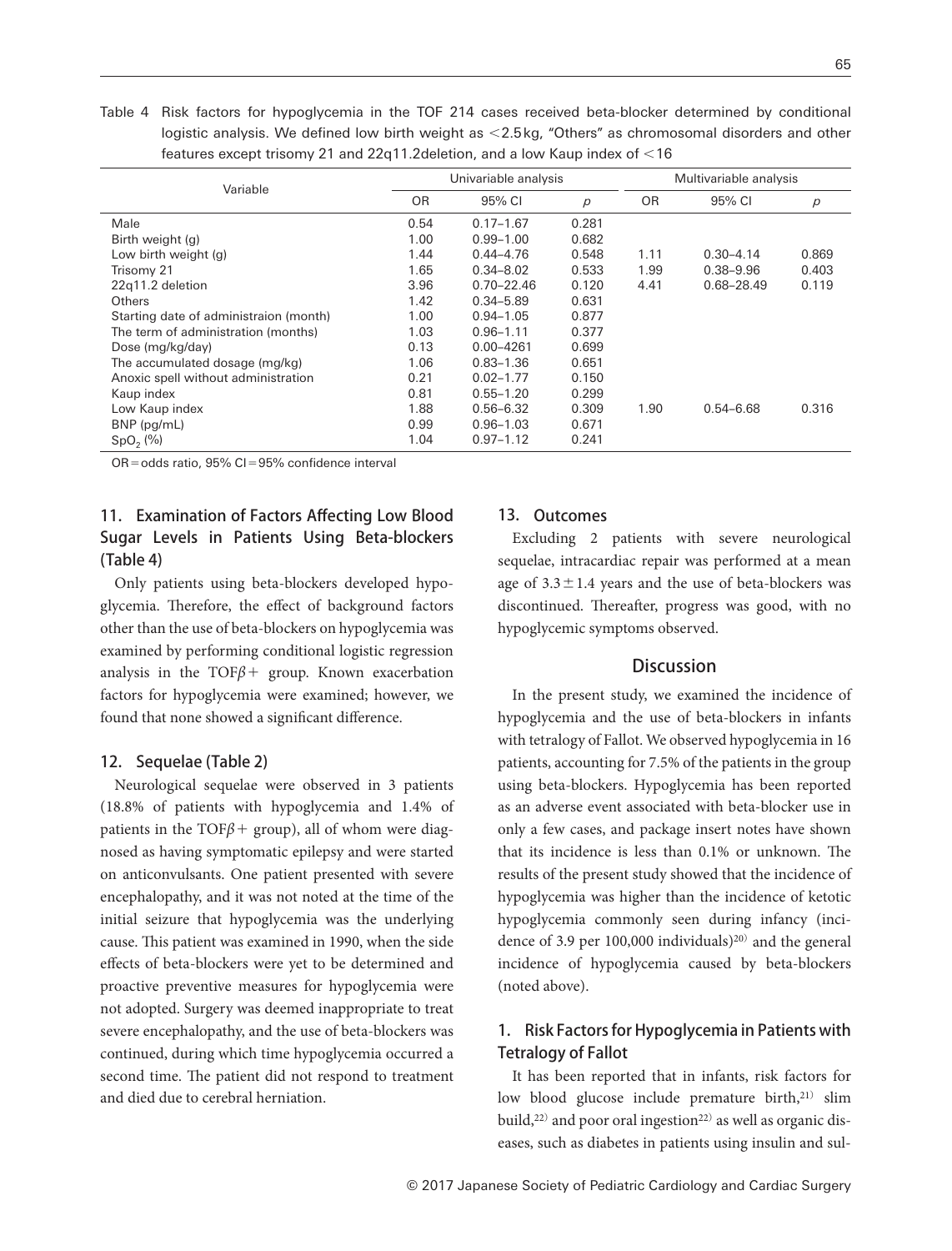fonylurea preparations,  $13-15$ ) cyanotic heart disease,  $23, 24$ ) and severe heart failure.<sup>23, 25)</sup>

In the present study, hypoglycemia was not observed in the TOF*β*− and PA groups, in which the patients were not using beta-blockers, but was only observed in the TOF*β*+ group. The conditional logistic regression analysis conducted in the TOF*β*+ group revealed no significant difference in known exacerbation factors for low blood glucose, and no impact was observed in terms of beta-blocker dosage, period of use, or accumulated dose. Prior to beta-blocker use, there was no significant difference in the incidence of anoxic seizures and oxygen saturation (Table 3). However, in the conditional logistic regression analysis, there was no increase observed in the risk of these factors (Table 4). Only the use of beta-blockers affected low blood glucose.

In hypoglycemic patients, it was shown that infection during infancy triggers a state of poor oral ingestion. Of note, it appears that during infancy, there are many situations that can lead to a state of poor oral ingestion due to infection, which tends to cause hypoglycemic symptoms. In particular, 22q11.2 deletion syndrome and trisomy 21 were found to exhibit susceptibility to infection. However, in our conditional logistic regression analysis, there was no significant difference observed (Table 4).

With regard to heart disease, we only examined tetralogy of Fallot with or without pulmonary atresia but were unable to evaluate the relationship with low blood glucose.

In heart failure, the functioning of glucose-metabolizing enzymes is maintained. However, it has been reported that poor oral ingestion, poor circulation, and the progression of congestive hepatopathy can lead to reduced liver storage of glycogen and, thus, to low blood glucose.23, 25) In the present study, we observed no symptoms of heart failure in the TOF*β*+H group. Additionally, BNP levels were not high, and thus, no relationship was observed (Tables 3 and 4).

In hypoxemia patients, it has been reported that tissue hypoxia caused by circulatory insufficiency impairs glucose metabolism in the liver, thereby causing low blood glucose.25) On the other hand, hypoxemia is said to reduce insulin sensitivity.23) In the present study, the TOF*β*+H group had significantly higher oxygen saturation than the TOF*β*+E group (Table 3). However, the conditional logistic regression analysis did not show a higher risk of low blood glucose (Table 4).

Slender build is considered to be a risk factor for ketotic hypoglycemia22) and is also thought to be a factor that causes low blood glucose. In the present study, in the TOF $\beta$ +H group, with a standardized height of −1.57±0.95 *SD* and standardized body weight of −1.32±0.96 *SD*, the patients tended to have a slender build, and a Kaup index of  $15.2 \pm 1.5$  indicated a slightly slender build. However, in the  $TOF\beta + E$  group, the Kaup index was  $15.7 \pm 1.5$ , also indicating a slightly slender build, with no significant difference observed  $(p=0.23)$ . Furthermore, in the conditional logistic regression analysis based on a Kaup index of <16, there was no significant difference observed (Table 4).

# 2. The mechanism underlying the appearance of beta-blocker-induced hypoglycemia

In general, blood glucose level is maintained via a complex mechanism that involves hormones such as insulin and glucagon that target the liver, muscles, and adipose cells as well as enzymes that break down glycogen stored in the liver and substrates supplied from muscle and adipose cells (alanine, fatty acid, and glycerol).26) In particular, insulin increases the uptake of sugars, amino acids, and fatty acids to muscles and adipose cells, thereby lowering blood glucose levels. Glycogen is involved in blood glucose maintenance by utilizing substrates and promoting intrahepatic gluconeogenesis and glycolysis.22, 26, 27)

During hypoglycemic attacks, insulin secretion is first reduced and glycogen levels are increased. Next, catecholamine levels are increased, thereby promoting glycogenolysis and causing the appearance of hypoglycemic symptoms such as palpitations and cold sweats.<sup>22)</sup> When symptoms are prolonged over a few hours, growth hormones and corticosteroid hormones are activated, which increases catecholamine activity and maintains blood glucose levels.26) In other words, in the mechanism underlying blood glucose maintenance, catecholamine plays a key role in the control mechanism (Fig.  $2$ ).<sup>27)</sup>

During infancy, low blood glucose often presents as ketotic hypoglycemia and excluding endocrine disease, accounts for one-fourth of hypoglycemic cases, with an incidence of 3.9 per 100,000 individuals.20) It has been reported that ketotic hypoglycemia is common among slender individuals. However, in recent years, the catecholamine response to fasting and poor muscle alanine release have been reported.22, 28, 29) Even in ketotic hypo-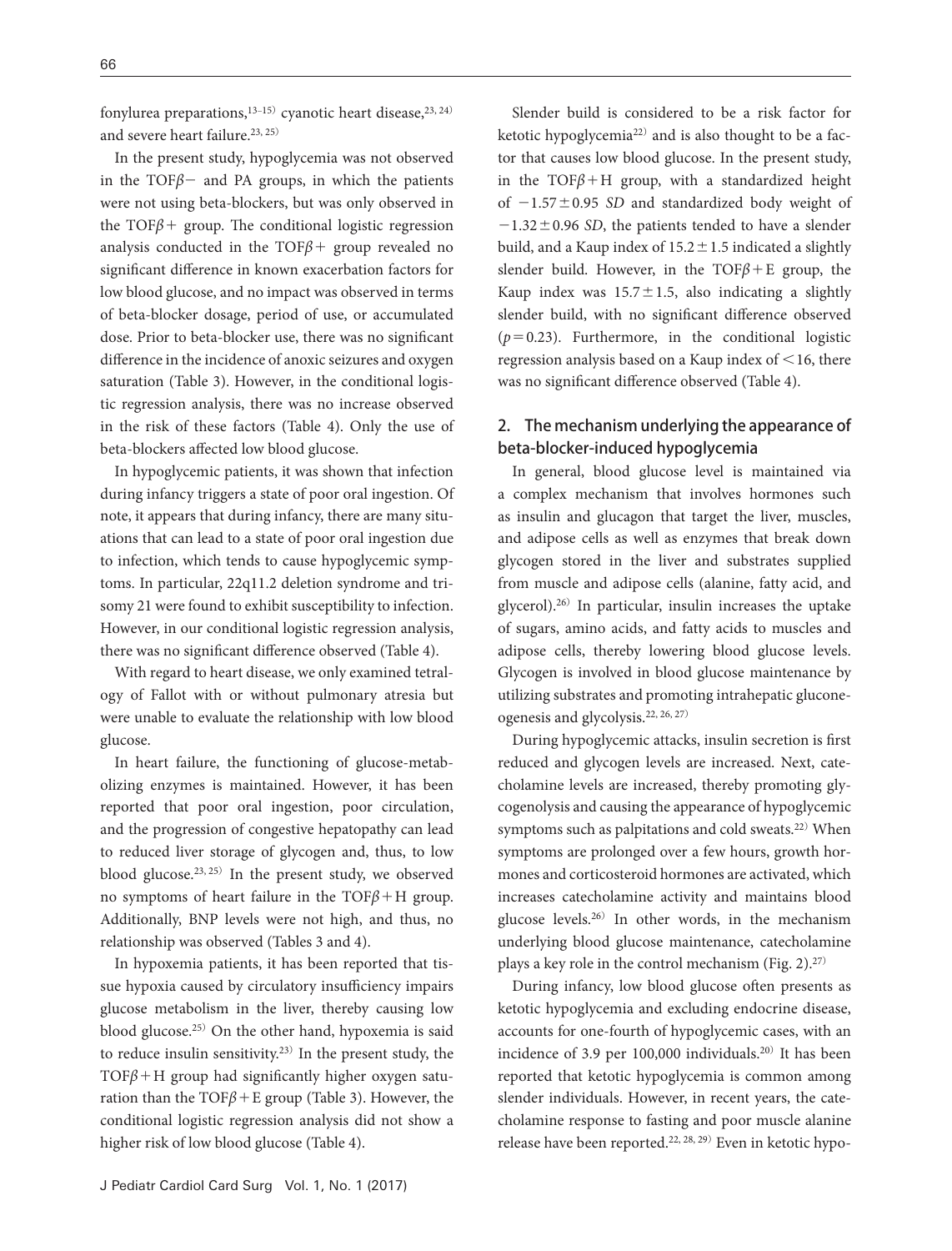*OInsulin secretion decrease* 2Glucagon secretion increase  $\rightarrow$  increase Glycolysis and Glucogenesis 3)Catecholamine secretion increase → Glycolysis, symptom of hypoglycemia 4GH, Cortisol secretion increased >Inhibit Insulin effect, increase uptake Alanine/FFA/Glycerol

Time course

Fig. 2 Hormonal dynamics at hypoglycemia<sup>22, 26, 27)</sup>: When one develops hypoglycemia, ① and ② are exercise by a minute unit. At the time of the protraction ③ is exercise by a unit for several hours, and ④ is behind ③ several hours

glycemia, catecholamine plays a major role in the control mechanism involved in blood glucose maintenance.

It has been reported that beta-blockers conceal the hypoglycemic symptoms of catecholamines and inhibit glucose-6-phosphatase, insulin, and glucagon, which leads to low blood glucose. $30-33$  To date, cases of low blood glucose caused by each generation of beta-blockers including carteolol,<sup>12, 14, 24)</sup> propranolol,<sup>5-10)</sup> and atenolol11) have been reported. However, the risk of *β*1-selective and endogenous catecholamine stimulation, as well as the presence or absence of alpha-blocking effects, remains controversial.<sup>2, 3, 35-39)</sup> In the present study, there were no patients observed to exhibit low blood glucose as a result of beta-blockers other than carteolol. However, the present study was extremely biased in that 97% of all patients were using carteolol; thus, we believe that it cannot be concluded that the level of risk with other agents is high. Furthermore, in the present study, no differences were observed between TOF*β*+E and  $TOF\beta + H$  groups in terms of dosage, starting time, or completion time, and therefore, the impact on low blood glucose could not be determined (Table 3).

On the basis of the present results, it was inferred that the reason for the high incidence of hypoglycemia in the group using beta-blockers was poor oral ingestion as a result of infection during infancy. However, the use of beta-blockers inactivated the blood glucose maintenance mechanism primarily involving catecholamine, which led to the onset of hypoglycemia.

# 3. Precautions with Beta-blocker Administration to Infants

When administering beta-blockers to infants, we believe that countermeasures should be adopted for low blood glucose: ① avoiding long-term starvation as per ketotic hypoglycemia, ② frequent ingestion of a high carbohydrate and protein diet, and ③ when fasting is required for performing tests, sugar supplementation should be administered via drip infusion overnight. Furthermore, in such infants, when seizures and disturbance of consciousness are observed, blood glucose levels should be measured.

Limitations to the present study were the small sample size and the fact the study included only 16 hypoglycemic patients, all of whom were found to be in the TOF*β*+ group. However, the possibility of hypoglycemic patients in the TOF*β*− and PA groups cannot be ruled out. Moreover, the effects of genetic complications and small physical stature on low blood glucose were unclear. This study was conducted at a single center, and we believe that the results could be further clarified by increasing the sample size in future investigations.

In recent years, intracardiac repair for tetralogy of Fallot has been likely to performe during late infancy. However, it has been reported that intracardiac repair performed within 6 months of birth has poor outcomes.40) Anoxic seizures commonly occur within 6 months of birth, and therefore, at our center, we administer prophylactic beta-blockers. On the other hand, there are increased therapies to use beta-blockers such as carvedilol in infants with heart failure. When using beta-blockers in infants, we believe that increased awareness of low blood glucose is needed.

#### **Conclusions**

Beta-blockers were used to prevent anoxia in majority of patients with tetralogy of Fallot [214 of 306 patients (69.9%)] and low blood glucose was observed in 16 patients (7.5%). All patients with hypoglycemia were using carteolol. However, in the present study, 97% of patients were using carteolol, indicating a large bias; therefore, we could not conclude that the level of risk associated with other beta-blockers was high. Low blood glucose in patients using beta-blockers was caused by poor oral ingestion due to infection, but other causes could not be identified. The incidence of hypoglycemia in infants using beta-blockers was clearly higher than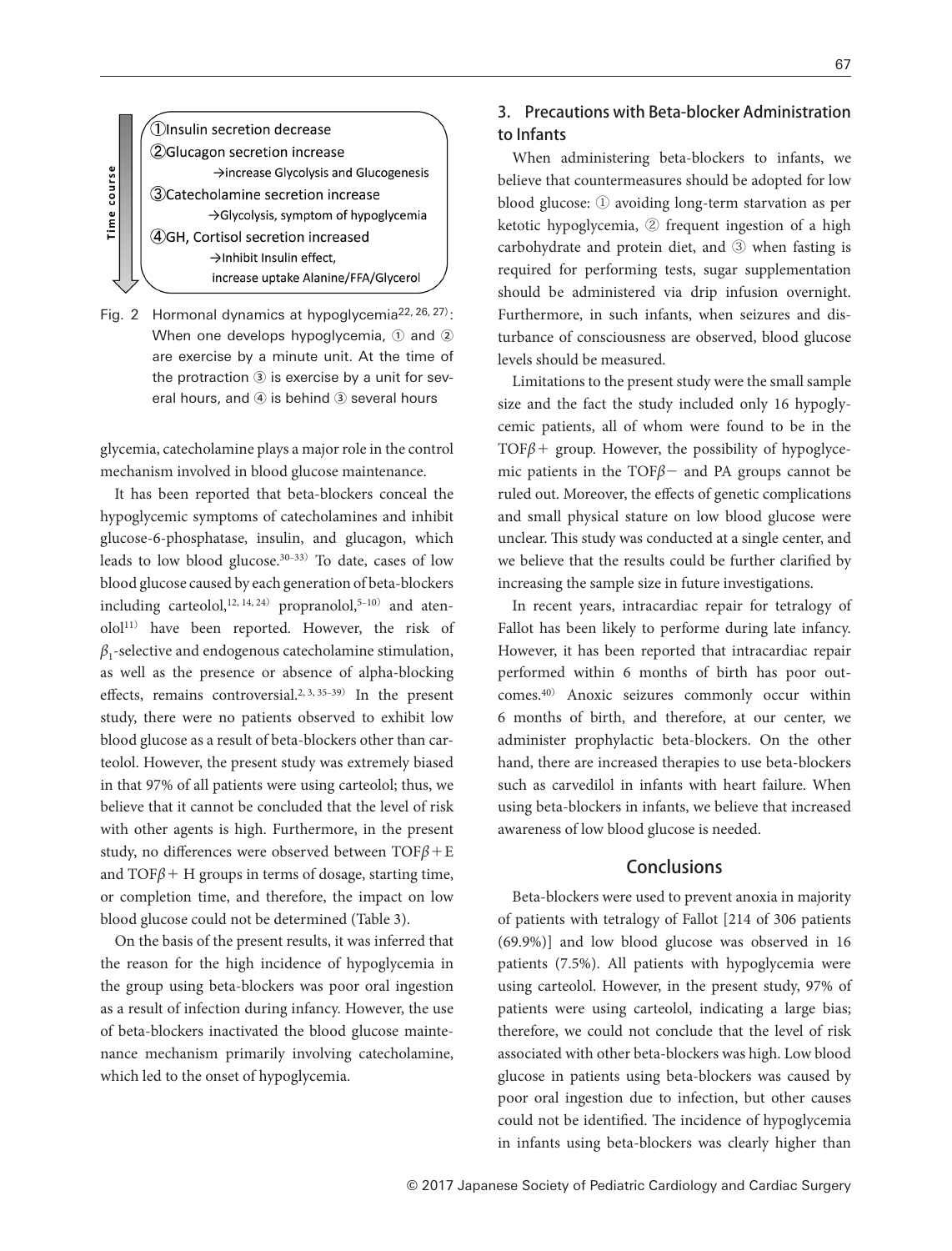that in infants in general. Thus, we believe that betablocker use is a risk factor for low blood glucose.

#### Conflicts of Interest

The authors declare that they have no conflict of interest.

#### References

- 1) Cruickshank JM: Beta-blockers and heart failure. Indian Heart J 2010; **62**: 101‒110
- [2\) Deedwania P: Hypertension, dyslipidemia, and insu](http://dx.doi.org/10.1111/j.1751-7176.2010.00386.x)[lin resistance in patients with diabetes mellitus or the](http://dx.doi.org/10.1111/j.1751-7176.2010.00386.x)  [cardiometabolic syndrome: Benefits of vasodilating](http://dx.doi.org/10.1111/j.1751-7176.2010.00386.x)  [beta-blockers. J Clin Hypertens 2011;](http://dx.doi.org/10.1111/j.1751-7176.2010.00386.x) **13**: 52‒59
- [3\) Fonseca VA: Effects of beta-blockers on glucose and lipid](http://dx.doi.org/10.1185/03007990903533681)  [metabolism. Curr Med Res Opin 2010;](http://dx.doi.org/10.1185/03007990903533681) **26**: 615‒629
- [4\) Bush GH, Steward DJ: Severe hypoglycaemia associated](http://dx.doi.org/10.1046/j.1460-9592.1996.d01-5.x)  [with preoperative fasting and intraoperative propranolol.](http://dx.doi.org/10.1046/j.1460-9592.1996.d01-5.x)  [A case report and discussion. Paediatr Anaesth 1996;](http://dx.doi.org/10.1046/j.1460-9592.1996.d01-5.x) **6**: [415](http://dx.doi.org/10.1046/j.1460-9592.1996.d01-5.x)‒417
- [5\) Chavez H, Ozolins D, Losek JD: Hypoglycemia and](http://dx.doi.org/10.1542/peds.103.6.1290)  [propranolol in pediatric behavioral disorders. Pediatrics](http://dx.doi.org/10.1542/peds.103.6.1290)  [1999;](http://dx.doi.org/10.1542/peds.103.6.1290) **103**: 1290‒1292
- [6\) Hussain T, Greenhalgh K, McLeod KA: Hypoglycaemic](http://dx.doi.org/10.1136/adc.2008.145052)  [syncope in children secondary to beta-blockers. Arch Dis](http://dx.doi.org/10.1136/adc.2008.145052)  [Child 2009;](http://dx.doi.org/10.1136/adc.2008.145052) **94**: 968‒969
- [7\) Kallen RJ, Mohler JH, Lin HL: Hypoglycemia: A compli](http://dx.doi.org/10.1177/000992288001900814)[cation of treatment of hypertension with propranolol. Clin](http://dx.doi.org/10.1177/000992288001900814)  [Pediatr 1980;](http://dx.doi.org/10.1177/000992288001900814) **19**: 567‒568
- 8) McBride JT, McBride MC, Viles PH: Hypoglycemia associated with propranolol. Pediatrics 1973; 51: 1085-1087
- [9\) Abramson EA, Arky RA, Woeber KA: Effects of propran](http://dx.doi.org/10.1016/S0140-6736(66)90422-3)[olol on the hormonal and metabolic responses to insu](http://dx.doi.org/10.1016/S0140-6736(66)90422-3)[lin-induced hypoglycaemia. Lancet 1966;](http://dx.doi.org/10.1016/S0140-6736(66)90422-3) **24**: 1386‒1388
- [10\) Hesse B, Pedersen JT: Hypoglycemia after propranolol in](http://dx.doi.org/10.1111/j.0954-6820.1973.tb10625.x)  [children. Acta Med Scand 1973;](http://dx.doi.org/10.1111/j.0954-6820.1973.tb10625.x) **193**: 551‒552
- [11\) Darcie S, Leone CR, Calil VMLT, et al: Glycemia in new](http://dx.doi.org/10.1590/S0041-87812004000500004)[borns of hypertensive mothers according to maternal](http://dx.doi.org/10.1590/S0041-87812004000500004)  [treatment. Rev Hosp Clin Fac Med Sao Paulo 2004;](http://dx.doi.org/10.1590/S0041-87812004000500004) **59**: [244](http://dx.doi.org/10.1590/S0041-87812004000500004)‒250
- 12) Sudo A, Ohta Y, Uchida M, et al: Three cases with hypoglycemic convulsion due to administration of carteolol hydrochloride. Jpn J Pediatr 1998; **51**: 2335‒2338 (in Japanese)
- [13\) Thamer M, Ray NF, Taylor T: Association between anti](http://dx.doi.org/10.1016/S0149-2918(99)80039-3)[hypertensive drug use and hypoglycemia: A case-control](http://dx.doi.org/10.1016/S0149-2918(99)80039-3)  [study of diabetic users of insulin or sulfonylureas. Clin](http://dx.doi.org/10.1016/S0149-2918(99)80039-3)  [Ther 1999;](http://dx.doi.org/10.1016/S0149-2918(99)80039-3) **21**: 1387‒1400
- 14) Yamaguchi A, Yamaya T, Kashio Y, et al: Antihypertensive effects of long acting carteolol hydrochloride in patients with diabetic hypertension. Ger Med 1992; 30: 1213-1217 (in Japanese)
- 15) Infusino F, Pitocco D, Zaccardi F, et al: Low glucose blood levels are associated with abnormal cardiac sympatho-vagal balance in type 2 diabetic patients with coronary artery disease. Eur Rev Med Pharmacol Sci 2010; **14**: 203‒207
- [16\) Cornblath M, Hawdon JM, Williams AF, et al:](http://dx.doi.org/10.1542/peds.105.5.1141)  [Controversies regarding definition of neonatal hypogly-](http://dx.doi.org/10.1542/peds.105.5.1141)

[cemia: suggested operational thresholds. Pediatrics 2000;](http://dx.doi.org/10.1542/peds.105.5.1141)  **105**[: 1141](http://dx.doi.org/10.1542/peds.105.5.1141)‒1145

- [17\) Whipple AO, Frantz VK: Adenoma of islet cells with](http://dx.doi.org/10.1097/00000658-193506000-00001)  [hyperinsulinism. Ann Surg 1935;](http://dx.doi.org/10.1097/00000658-193506000-00001) **101**: 1299‒1310
- 18) Moss and Adams' Heart Disease in Infants, Children, and Adolescents 7th edition. Lippincott Williams and Wilkins, 2008, pp. 58-59
- 19) Hano T, Nishio I: Beta-blockades. Jpn J Clin Exper Med 2001: 47‒50 (in Japanese)
- [20\) Daly LP, Osterhoudt KC, Weinzimer SA: Presenting fea](http://dx.doi.org/10.1016/S0736-4679(03)00100-8)[tures of idiopathic ketotic hypoglycemia. J Emerg Med](http://dx.doi.org/10.1016/S0736-4679(03)00100-8)  [2003;](http://dx.doi.org/10.1016/S0736-4679(03)00100-8) **25**: 39‒43
- 21) Uchigata Y: Hypoglycemia in neonates. Jpn J Clin Exper Med 2006; Suppl: Endocrine Syndromes III; 181-185 (in Japanese)
- 22) Yokota Y: Ketotic hypoglycemia in children. Jpn J Clin Exper Med 2006; Suppl: Endocrine Syndromes III; 186-189
- [23\) Hoshino A: Studies on carbohydrate metabolism in infants](http://dx.doi.org/10.1111/j.1442-200X.1981.tb00401.x)  [with congenital heart disease. Part I. Alteration of glucose](http://dx.doi.org/10.1111/j.1442-200X.1981.tb00401.x)  [and lactate metabolism in congenital heart disease. Acta](http://dx.doi.org/10.1111/j.1442-200X.1981.tb00401.x)  [Paediatr Jpn 1981;](http://dx.doi.org/10.1111/j.1442-200X.1981.tb00401.x) **23**: 162‒171
- 24) Sakata K, Hayashi S, Fukumochi H, et al: Clinical investigation of tetralogy of Fallot patients associated with brain injury: Relevance with beta-blockades (carteolol hydrochloride). J Jpn Pediatr Soc 1991; **95**: 2616‒2620 (in Japanese)
- [25\) Benzing G, Schubert W, Hug G, et al: Simultaneous hypo](http://dx.doi.org/10.1161/01.CIR.40.2.209)[glycemia and acute congestive heart failure. Circulation](http://dx.doi.org/10.1161/01.CIR.40.2.209)  [1969;](http://dx.doi.org/10.1161/01.CIR.40.2.209) **10L**: 209‒216
- 26) Matsuo N, Tsuchiya H, Cho H, et al: Hypoglycemia. Pediatr Jpn 1982; **23**: 1359‒1365 (in Japanese)
- 27) Sasaki H, Yamazaki H: Hypoglycemia die to endocrine disorder. Jpn J Clin Med 2006; Suppl. Endocrine Syndromes III: 211-214
- [28\) Huidekoper HH, Duran M, Turkenburg M, et al: Fasting](http://dx.doi.org/10.1007/s00431-007-0598-5)  [adaptation in idiopathic ketotic hypoglycemia: A mis](http://dx.doi.org/10.1007/s00431-007-0598-5)[match between glucose production and demand. Eur J](http://dx.doi.org/10.1007/s00431-007-0598-5)  [Pediatr 2008;](http://dx.doi.org/10.1007/s00431-007-0598-5) **167**: 859‒865
- [29\) Pershad J, Monroe K, Atchison J: Childhood hypoglyce](http://dx.doi.org/10.1097/00006565-199808000-00006)[mia in an urban emergency department: Epidemiology](http://dx.doi.org/10.1097/00006565-199808000-00006)  [and a diagnostic approach to the problem. Pediatr Emerg](http://dx.doi.org/10.1097/00006565-199808000-00006)  [Care 1998;](http://dx.doi.org/10.1097/00006565-199808000-00006) **14**: 268‒271
- 30) Coker RH, Koyama Y, Denny JC, et al: Prevention of overt hypoglycemia during exercise: Stimulation of endogenous glucose production independent of hepatic catecholamine action and changes in pancreatic hormone concentration. Diabetics 2002; **51**: 1310‒1318
- [31\) Rizza RA, Cryer PE, Haymond MW, et al: Adrenergic](http://dx.doi.org/10.1016/0026-0495(80)90025-6)  [mechanisms of catecholamine action on glucose homeo](http://dx.doi.org/10.1016/0026-0495(80)90025-6)[stasis in man. Metabolism 1980;](http://dx.doi.org/10.1016/0026-0495(80)90025-6) **29** Suppl: 1155‒1163
- 32) Cersosimo E, Zaitseva IN, Ajmal M: Effects of beta-adrenergic blockade on hepatic and renal glucose production during hypoglycemia in conscious dogs. Am J Physiol 1998; **275**: E792‒E797
- [33\) Zderic TW, Schenk S, Davidson CJ, et al: Manipulation of](http://dx.doi.org/10.1152/ajpendo.00302.2004)  [dietary carbohydrate and muscle glycogen affects glucose](http://dx.doi.org/10.1152/ajpendo.00302.2004)  [uptake during exercise when fat oxidation is impaired by](http://dx.doi.org/10.1152/ajpendo.00302.2004)  [beta-adrenergic blockade. Am J Physiol Endocrinol Metab](http://dx.doi.org/10.1152/ajpendo.00302.2004)  2004; **287**[: E1195](http://dx.doi.org/10.1152/ajpendo.00302.2004)‒E1201
- 34) Shimizu M, Nakanishi T. Yamamura E. et al: Hypoglycemia in children with chronic heart failure due to carvedilol